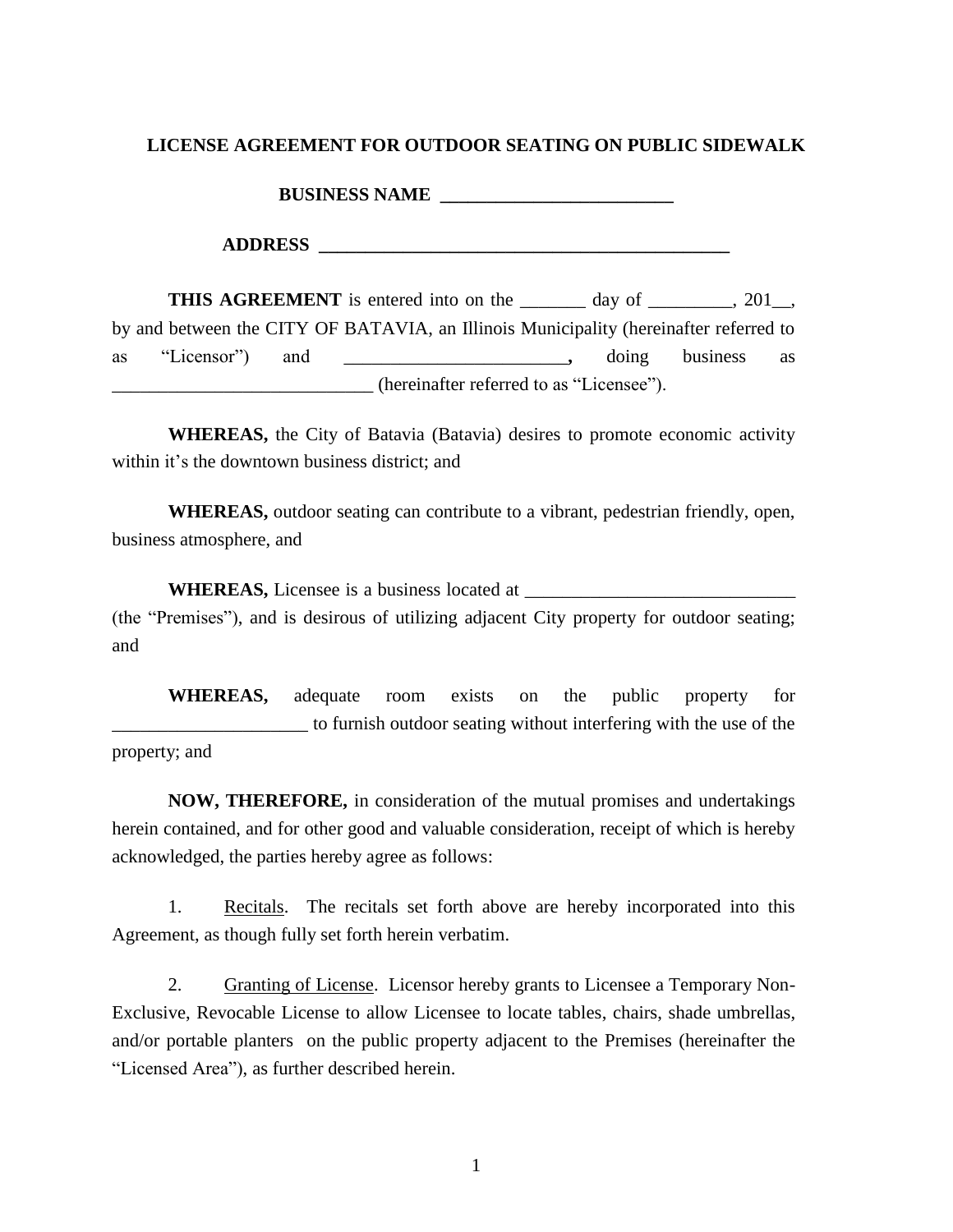3. Payment for License. There shall be no fees for the year 2013. I understand that in subsequent years, licenses will carry an annual fee, payable before issuance, of a permit of \$50.00 plus \$0.50 per square foot for the use of the Licensed Area unless otherwise determined by the City Council. In addition, Licensee shall submit a Personal Bond (hereinafter "surety") in the amount of \$1,000.00 to pay for clean up or repair of the Licensed Area in the event Licensee fails to do so at the request of the City. Said surety shall be released at the conclusion of the agreement, subject to the Licensed Area being returned in satisfactory condition to the City. If the City does make a claim on the surety to perform clean up or maintenance activities, then Licensee shall renew said surety within seven (7) days otherwise the City may revoke this License pursuant to Section 20 below.

There shall be no charge for only the placement of moveable planters on public property.

4. Term. The term of this License shall commence on the later of January 1, 20\_\_ or the date it is executed by the second of the parties to sign this Agreement, whichever is later, and shall terminate on December 31, 201<sub>\_</sub>. Use of the Licensed Area is only permitted between May 1, 20\_\_ and no later than November 15, 20\_\_. The City may in its sole discretion extend the starting date to April 15, 20\_\_ and the ending date to November 30, 20\_\_. In addition, at the request of the Licensee and agreement by the City, use of the Licensed Area on special occasions outside of these dates (i.e. St. Patrick's day, Mardi Gras) may be granted at the sole discretion of the City. Said request shall be made at least two (2) weeks prior to the event in question. In the off-season, tables, chairs, planters or temporary fencing may not be stored within sight of the public way.

5. Location of seating areas. Licensee shall place its tables and/or chairs in locations within the Licensed Area consistent with the attached drawing (Exhibit "A"), but in any event shall leave a minimum 48" of the walk unobstructed (to the back of curb where applicable) at all times and shall not impede pedestrian traffic or interfere with intersection sight lines. Portable planters may be located in the seating area, maintaining the same 48" unobstructed walk, with the consent of the Building Commissioner. Portable planters shall contain decorative vegetation at all times or removed, and be maintained in a safe, neat, clean, and presentable manner.

Tables, chairs, portable planters and trash receptacles may remain on the public walk overnight so long as they are chained or secured together in a safe manner. However, upon notice from the City, and in the exercise of its sole discretion, this permission may be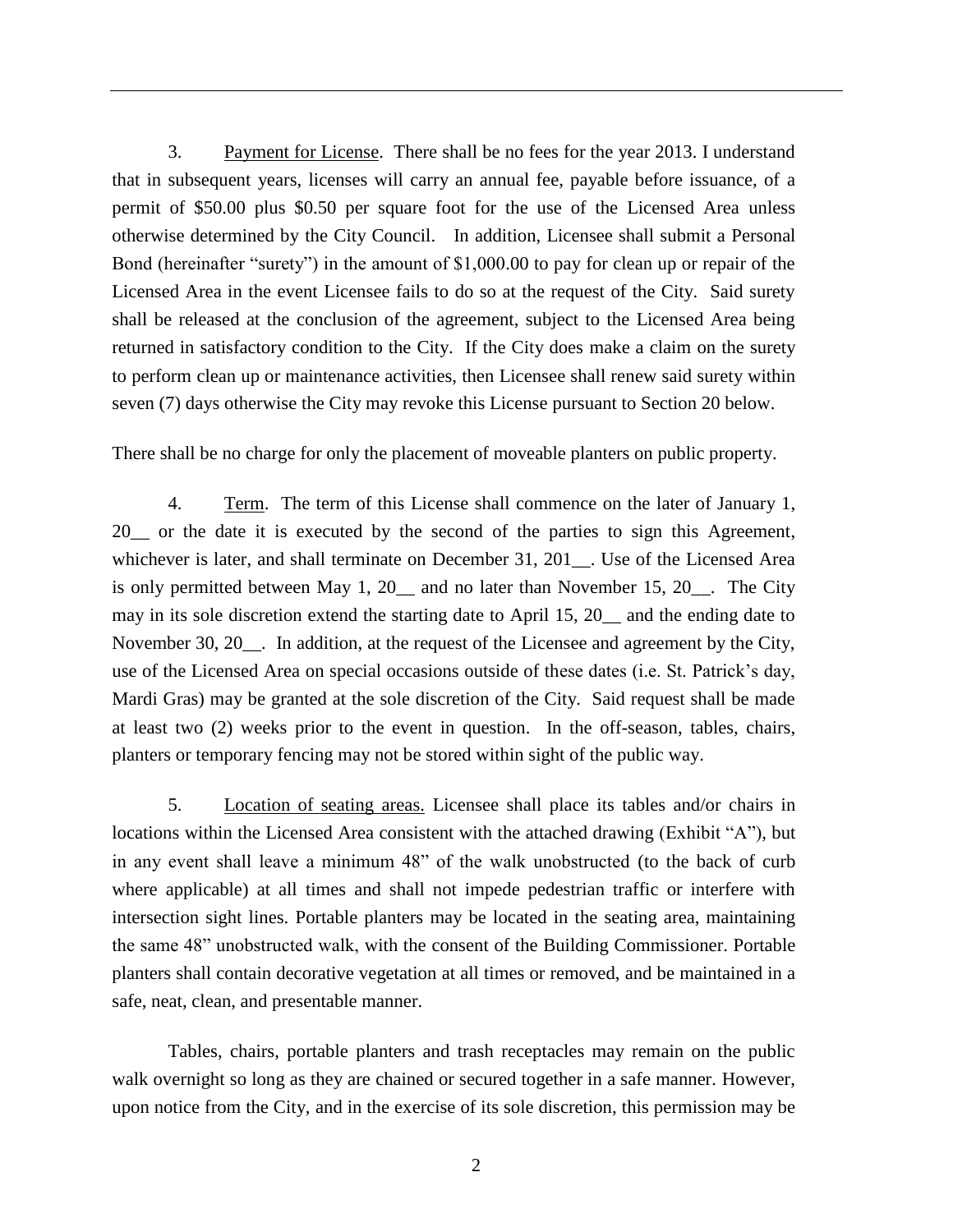revoked, and in such case all tables, chairs, and portable planters may only remain on the sidewalk while the business is open to the public. Tables, chairs, perimeter fences and other improvements may not be anchored to the ground by any permanent or semipermanent means, nor shall any modification or damage be done to the sidewalk or pavement improvements unless otherwise authorized in writing by the City Council, Director of Public Works, or his designee. No holes may be drilled in the sidewalk, nor may public property such as light poles be used for such securing unless otherwise authorized in writing by the City Council, Director of Public Works, or his designee. Shade umbrellas must always be taken down and stored when the business is closed. The Licensed area shall be separated by either a fence, crowd control ropes or other method approved by the City to separate the Licensed Area from the public sidewalk, except within the River Street "woonerf" area where fencing is only required if alcohol service is provided.

6. Prohibited Activities. No food preparation, food or beverage storage, refrigeration apparatus, temporary dirty dish storage or equipment shall be allowed in the Licensed Area unless authorized by the Building Commissioner as part of a special event, or in the case of unique physical characteristics of the area. Any circuits to provide lighting at the Licensed Area must be securely attached to the building in which the main business is located, and installed per the requirements of the Batavia Municipal Code. No extension cords shall be permitted. Battery- powered lighting or candles in substantially enclosed containers may be utilized. Umbrellas and fences shall not contain advertising of the name of the Licensee, but may have incidental advertising of products served on the premises. Fencing shall not contain any advertising material whatsoever. Licensee may not utilize any City owned electrical outlets or public water spigots as part of the Licensed Area.

No business shall be conducted in the Licensed Area except when the Licensee's adjacent premises is open for business.

7. Compliance with City Smoking Code. Pursuant to Title 4, Chapter 8 of the City Code, smoking shall be prohibited in the Licensed Area within a minimum distance of fifteen feet (15') from entrances, exits, windows that open, and ventilation intakes that serve an enclosed area where smoking is prohibited. Outside of said fifteen-foot (15') limit, the Licensee shall have the right to permit or not permit smoking within the area covered by this license. In the event smoking is permitted at tables and chairs located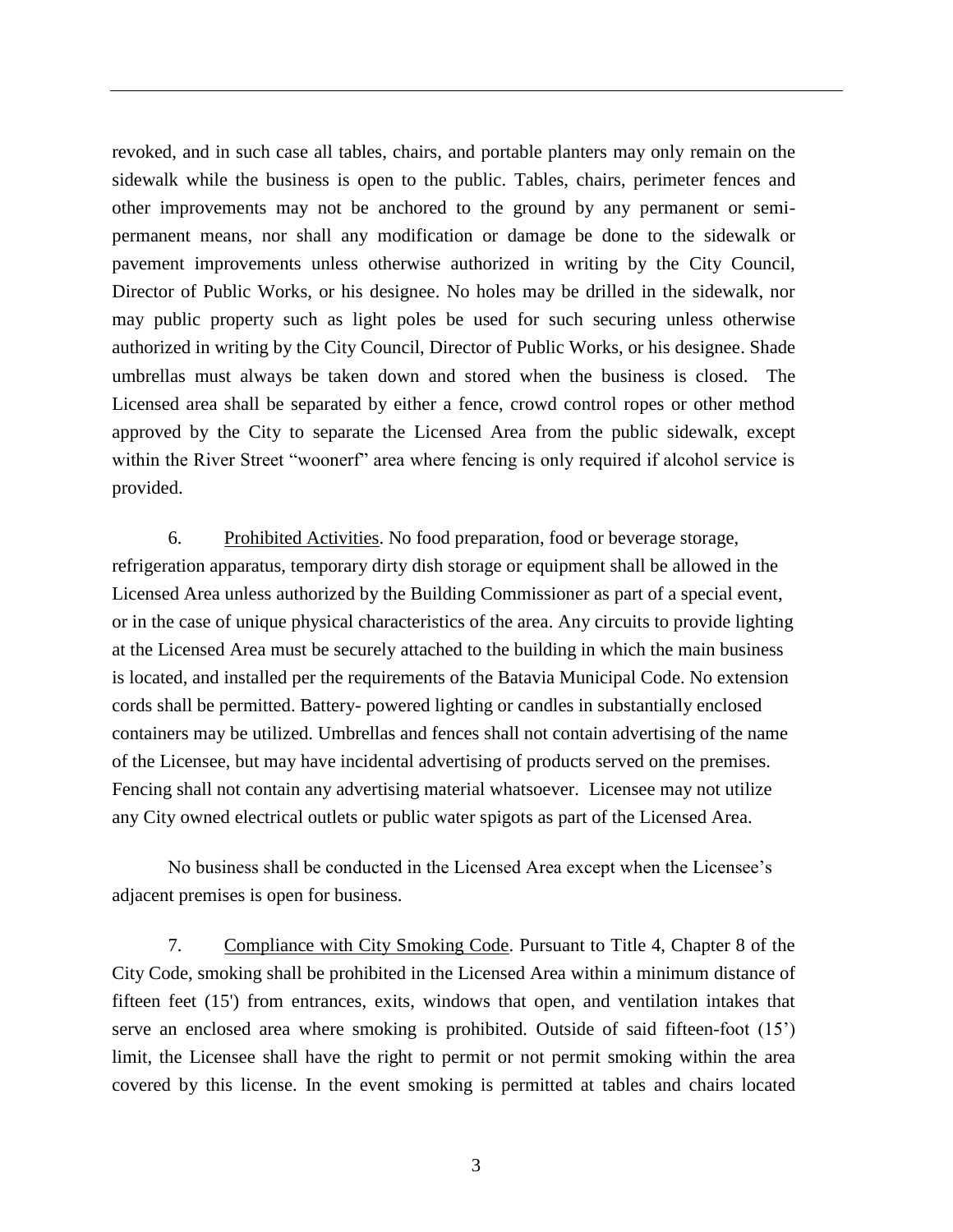outside of said 15-foot (15') distance, Licensee shall provide a separate waste container or ashtray, on each table where smoking is permitted, for discarded smoking materials. Stand-alone receptacles, located outside of the 15-foot (15') area, for discarded smoking materials shall be provided in the absence of other means for discarding smoking materials. Licensee shall be responsible for cleanup of ashtrays and receptacles and any cigarette butts disposed of in or near the Licensed Area on a regular, but no less than daily basis.

8. Cleaning and maintenance of public right of way. Licensee shall maintain the Licensed Area in a clean condition and not allow dishes, utensils and the like to remain on tables. No items, including condiments, ashtrays, etc. may be left on tables outside of the business hours of the Licensed Area. Licensee shall actively and regularly "bus" tables, Licensee shall also "police" the sidewalk and street area adjacent to the Licensed Area and keep it clean from waste and smoking materials generated by its patrons. The Licensee shall, at all times hereunder, prevent the accumulation, blowing and scattering of trash, garbage, or any other such debris caused or permitted by Licensee's use of the Licensed Area or by any person's use of the Licensed Area during the time periods of said license. Licensee shall retrieve and properly dispose of any debris scattered on to adjacent property caused by any use of the Licensed Area, and, additionally, shall maintain its own trash containers within the adjacent premises for disposal of any debris. No trash containers other than for cigarette disposal shall be allowed within the Licensed Area. Said cleaning shall include daily sweeping and removal of debris in the Licensed Area, and hosing or mopping down if necessary. The City reserves the right to revoke the license if tables, chairs or portable planters are left in a poor state of repair or the Licensed Area is left in an unsanitary or unsightly manner after an initial written warning is made. In addition, Licensee covenants and agrees to reimburse the City for the cost of maintenance of the Licensed Area in the event Licensee fails to do so to the satisfaction of the City.

9. Snow. Licensee shall remove all tables and chairs from the Licensed Area within 6 hours of any snowfall, unless Licensee removes the snow from the Licensed Area within said time. Licensee shall not place removed snow on public property or within required pedestrian areas or exit routes. If a snowfall were to occur during the license period and the business still has furniture on the sidewalk, the licensee is required to clear the area within 6 hours after the event has ended. Failure to remove snow according to this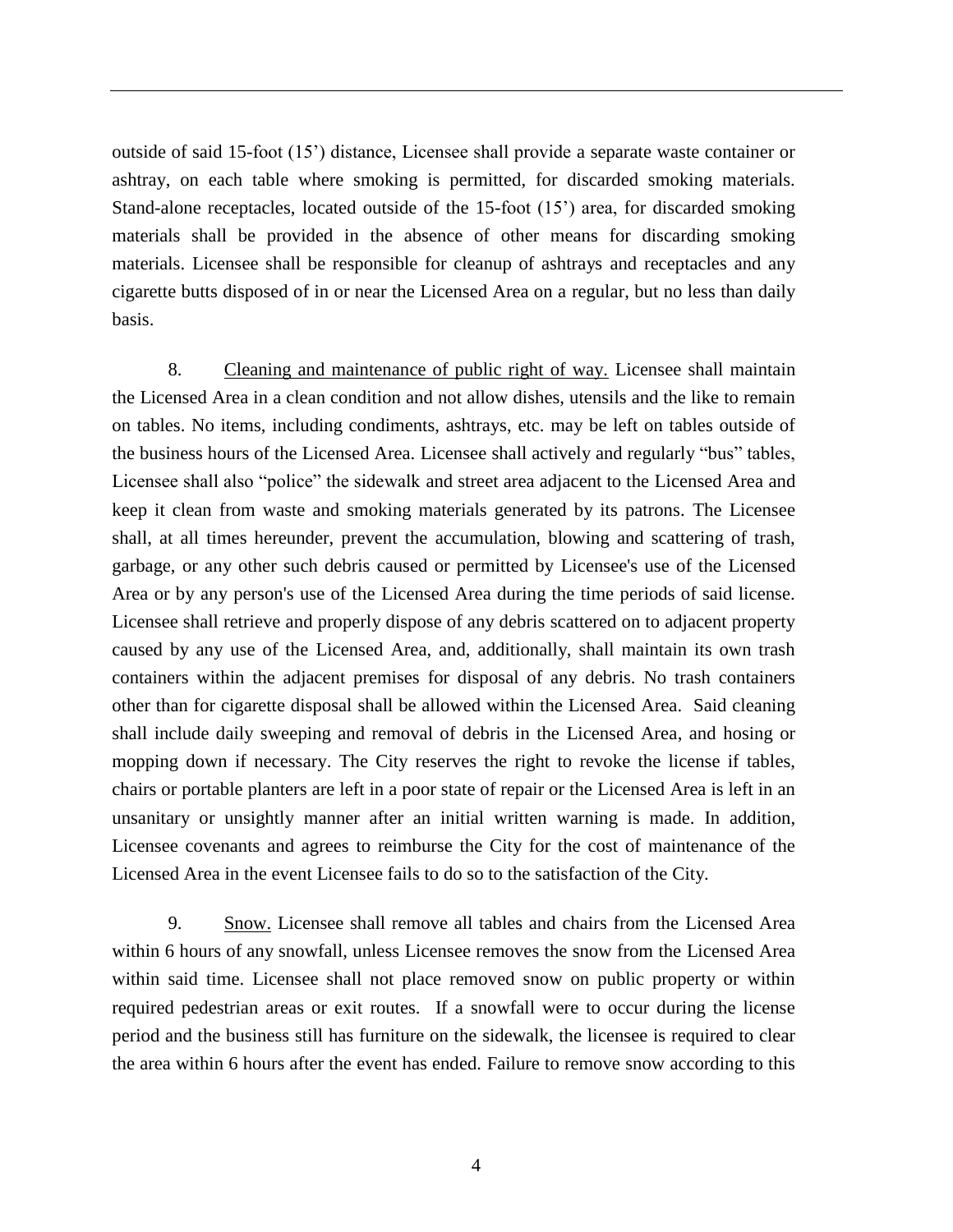Section shall be sufficient cause for the City to revoke this License Agreement pursuant to Section 20 below.

10. Use. The use of the Licensed Area for outdoor seating shall not be an exclusive use. All public improvements, including, but not limited to trees, light poles, traffic signals, manholes, or any public initiated maintenance procedures, shall take precedence over said use of the public right of way at all times. The City Administrator, Public Works Director, Chief of Police, Community Development Director, Building Commissioner, Code Compliance Officer or their designees may temporarily order the removal of some or all of the items in the Licensed Area for special events, including but not limited to, parades, sponsored runs or walks, or for public health and safety reasons. The City will give reasonable notice of the need for such temporary removal.

11. Indemnification. Licensee agrees to indemnify, protect, defend and hold Licensor and its employees, officials and agents harmless from and against any and all claims, liabilities, judgments, costs, damages and expenses, including reasonable attorney's fees, arising out of, or in any way related to, any operation conducted on the Licensed Area by Licensee during the term of this License, except to the extent that such claim, liability, judgment, cost, damage or expense arises from the negligence or willful misconduct of Licensor, its employees, or agents.

12. Insurance. Licensee shall provide a certificate of insurance for commercial General Liability with limits of not less than \$1,000,000.00 per occurrence, \$2,000,000.00 in the aggregate combined single limit for bodily injury, personal injury and property damage liability. The City shall be shown as an additional insured on the licensee's General Liability insurance policies on a primary/non-contributory basis. Licensee shall provide the City with a certificate of insurance continuously in effect during the term of the license providing coverage extended to the Licensed Area. The certificate shall contain a provision that the insurance may not be cancelled without a 30-day written notice to the City.

13. Relationship of the Parties. It is understood and agreed that none of the provisions herein, or any acts of Licensor and/or Licensee, will be deemed to create a leasehold estate, a landlord-tenant relationship, a partnership, joint venture, master-servant relationship, or any interest other than a License for the use of the Licensed Area.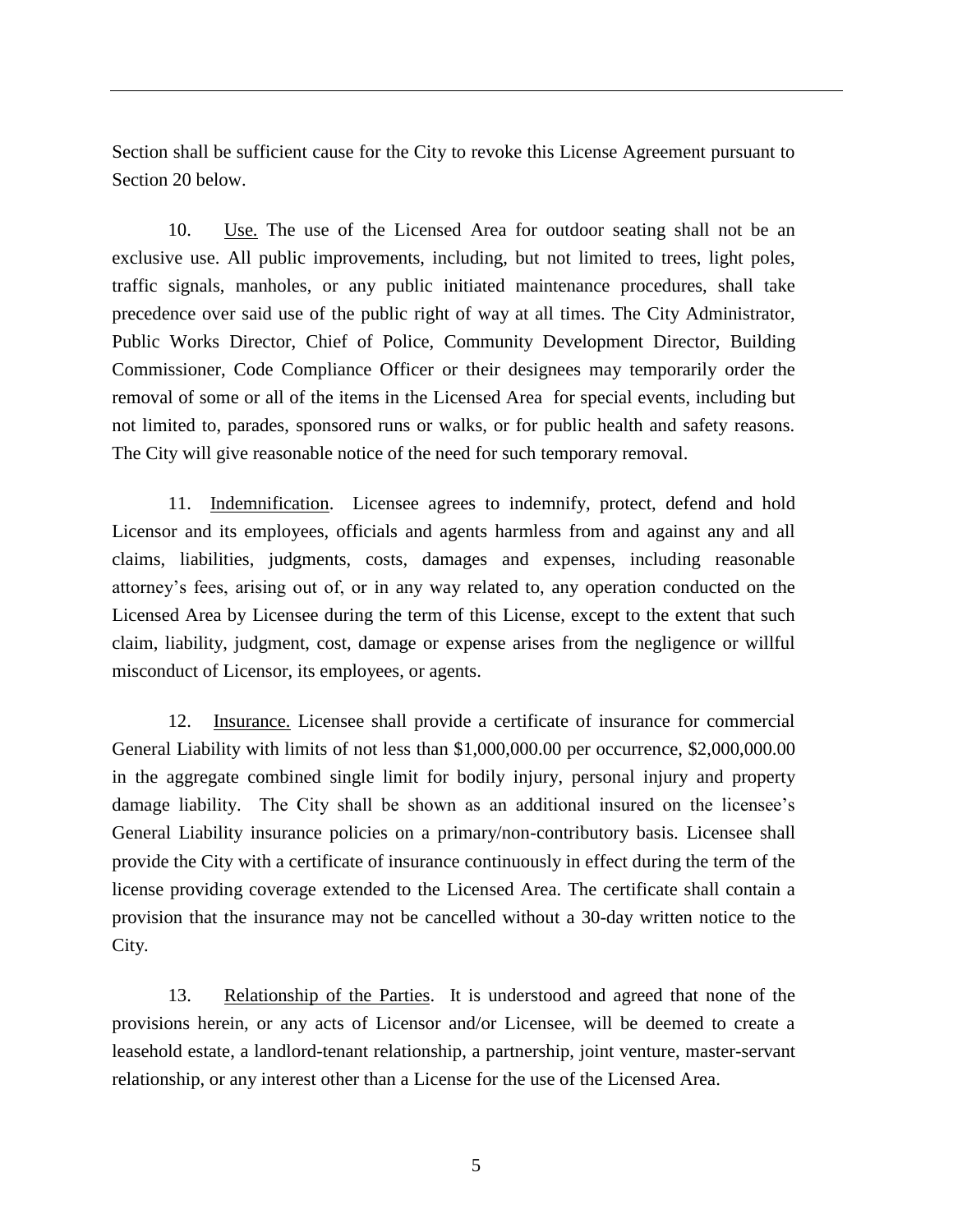14. City's obligation towards Licensee's property. The City shall not be responsible for the care or security of tables and chairs located in the licensed seating area, and any tables, chairs or other property of Licensee left on the Licensed Area after business hours shall remain there at the Licensee's risk.

15. Alcohol. Licensee acknowledges that this agreement does not grant Licensee the authority to serve alcohol or allow alcohol to be consumed on the public right of way described in the Agreement. Licensee understands that separate state and local ordinances govern the sale or consumption of alcoholic beverages on public rights of way, and further understands that serving alcohol or allowing alcohol to be consumed in the Licensed Area shall only be permitted if a liquor license is granted to the applicant specifically for the purpose of serving alcohol in the Licensed Area. Serving of alcohol without a valid liquor license for the Licensed Area shall be grounds for immediate revocation of this license. Any area used for service and or consumption of alcohol shall be separated from the remainder of the public sidewalk by a gate or fence that shall be approved by the terms of an outdoor liquor license and the Licensee shall comply with all requirements of said liquor license.

16. Lighting. Any lighting in the Licensed Area must comply with the Batavia Building, Zoning and Electrical Codes. No spotlights or broadcast lighting shall be permitted. No extension cords may be utilized for such lighting fixtures.

17. Heaters. Portable heaters may be used within the Licensed Area subject to all Building and Fire Codes for separation from buildings and flammable materials. No open flame, fire pits or portable chimneys shall be utilized within the Licensed Area.

18. Music. No amplified entertainment shall be allowed in the seating area, but the Building Commissioner may authorize speakers for music so long as the volume is reasonably restricted to serve only those in the seating areas and shall not be disturbing to other businesses or tenants in the area. Music shall be turned off no later than 10:00 PM Sunday through Thursday, and 11:30 PM on Fridays and Saturdays.

19. Decorations. Decorations (i.e. planters, lights, etc.) may be used within the Licensed Area provided that they are approved by the Building Commissioner upon establishment of the Licensed Area. Said decorations shall not block or impede access to

6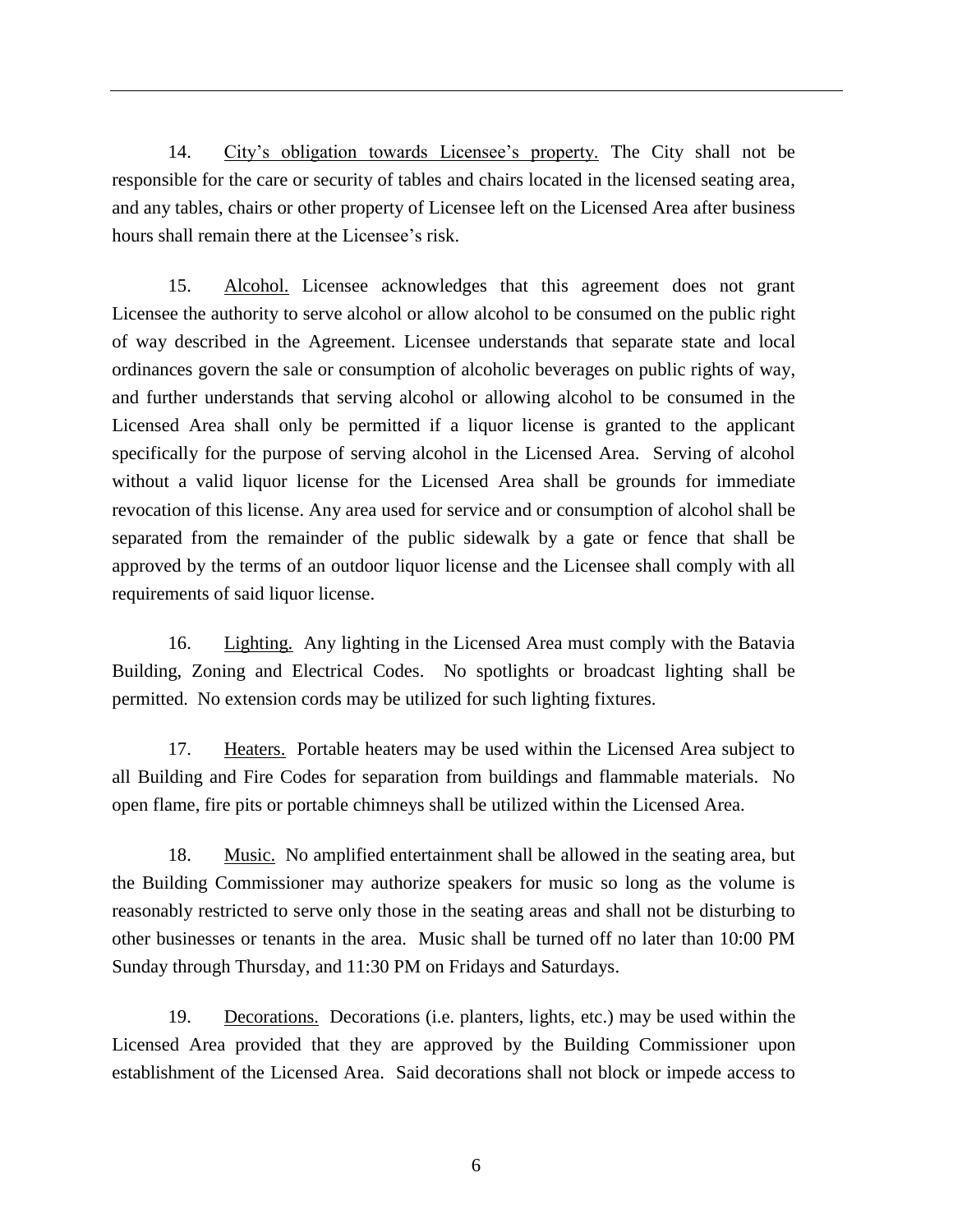the entrances and exits from the facility and shall not block or impede pedestrian traffic on the sidewalk.

20. Revocation. Any license issued pursuant to this License Agreement is subject to revocation for violation of the terms herein or for violations of the Municipal Code. Revocation shall not occur prior to notice of the violation(s) and some reasonable time to address the violation(s), which shall not be less than two (2) days. Notice of Revocation shall be given in writing. A Licensee may appeal the revocation by request for a hearing in writing made to the City Council. Once revoked, a license may not be reinstated or a new license issued for two (2) weeks from the date of revocation or until all violations have been addressed to the satisfaction of the Building Commissioner, whichever is later. Any Licensee whose license has been revoked more than once shall not be eligible for reinstatement or a new license until all violations are addressed and without the approval of the City Council subject to whatever additional conditions might be imposed thereby.

21. Non-Assignability. Licensee may not assign this License to any other person or entity without the express written consent, in advance, of Licensor.

22. Notice. Any notice required to be given herein shall be made by personal delivery or by certified or registered mail, postage prepaid, return receipt requested, or reliable overnight courier, to the parties as follows:

| If intended for Licensor:       | If intended for Licensee: |  |
|---------------------------------|---------------------------|--|
| City of Batavia                 |                           |  |
| 100 North Island Avenue         |                           |  |
| Batavia, IL 60510               |                           |  |
|                                 |                           |  |
| <b>ATTN:</b> City Administrator | ATTN:                     |  |

23. Entire Agreement. This Agreement constitutes the entire agreement between the parties and supersedes any other negotiations, representations, or agreements,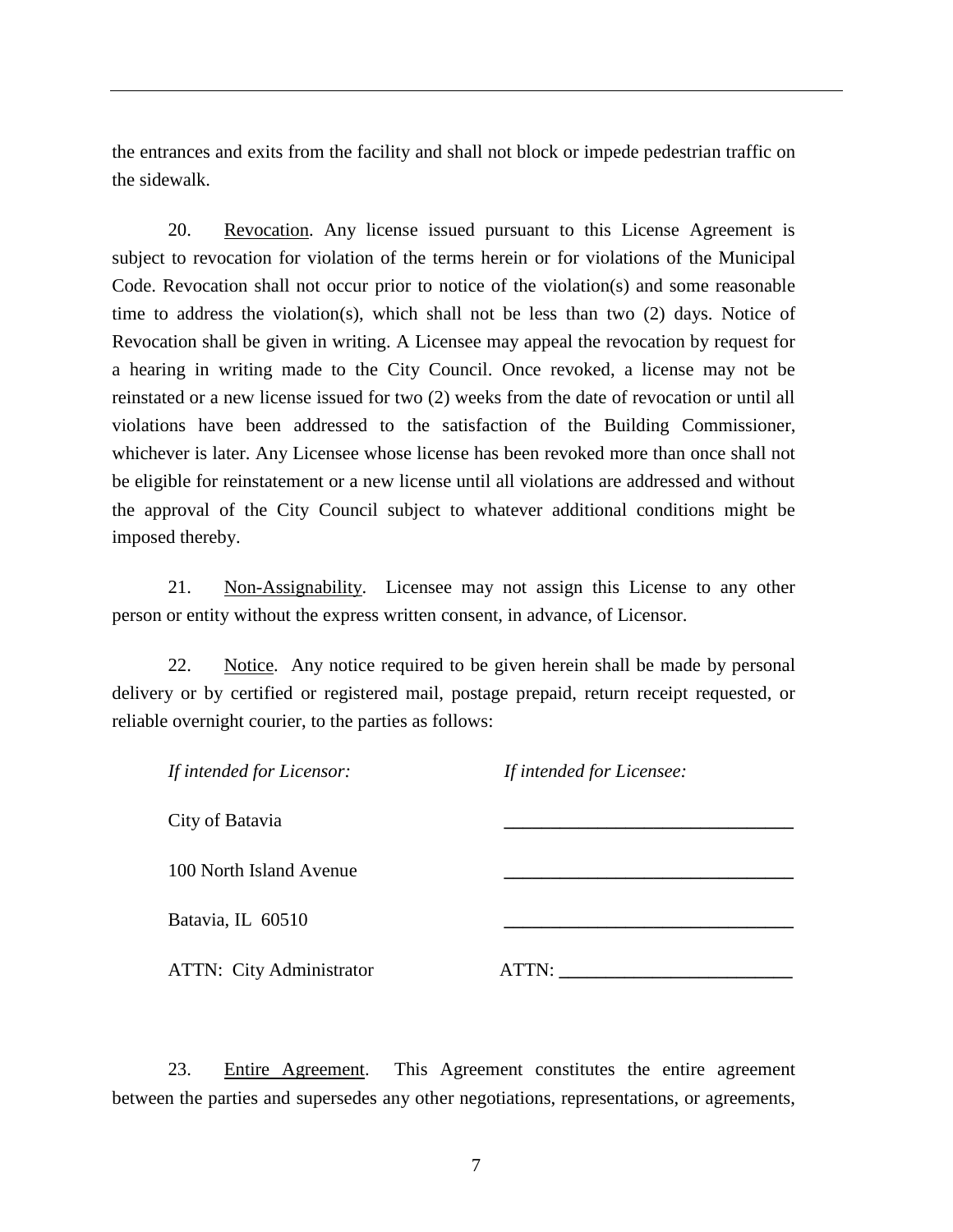either written or oral. This Agreement may not be amended or modified without the prior written consent of the parties.

24. Governing Law. This Agreement shall be governed and interpreted in accordance with the laws of the State of Illinois.

25. Separability. If any provisions, phrase or other portion of this License Agreement is determined to be illegal, unenforceable or otherwise void, such determination shall not affect the remainder of this agreement, and each and every other provision, phrase and portion of the License Agreement shall remain in full force and effect.

26. Responsibilities at Termination of Agreement. Upon termination of the agreement either by expiration, revocation or otherwise, the Licensee shall be responsible to return the Licensed Area to the City in a condition as good or better than when the License Agreement commenced. This includes removal of any and all Licensee improvements, tables, chairs, umbrellas, fixtures or other items placed or left within the Licensed Area. Licensee shall also repair any areas damaged during the duration of the License, and shall return the property to the City in a broom clean condition. Failure to remove furniture at termination will subject Licensee to fines and/or adjudication action.

**IN WITNESS WHEREOF,** the parties have hereunto set their respective hands and seals on the date and year first above written.

| <b>LICENSOR:</b>          | <b>LICENSEE:</b>             |
|---------------------------|------------------------------|
| <b>CITY OF BATAVIA,</b>   |                              |
| an Illinois Municipality, | an Illinois Corporation      |
| $\rm\,By$                 | By                           |
| Its City Administrator    | Its $\overline{\phantom{a}}$ |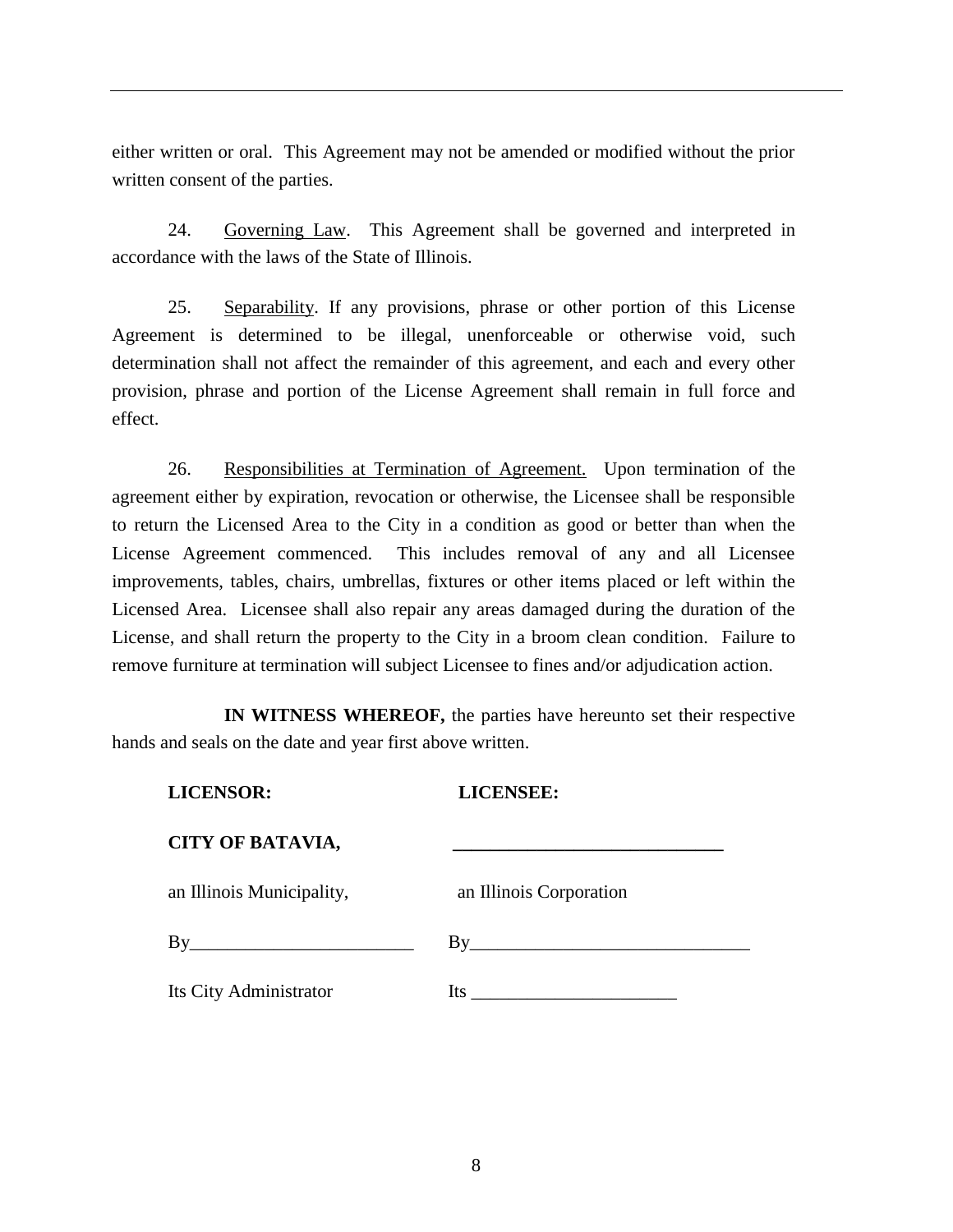Last revised 3/18/2013

# Regulations\* for Outdoor Seating Areas

#### on

## Public Property

- The following regulations are a description of the terms contained in the agreement for an outdoor seating license. Applicants are advised to review the actual agreement for other details.
- 1. Licenses require an inspection of the proposed location, and an exhibit showing the location of tables, chairs, waste containers, fencing, gates, the 15' "non-smoking" distance from doors, opening windows, streets and alleys.
- 2. Tables, chairs, perimeter fences and all other items shall maintain a clear unobstructed "walking area" of 48", unobstructed at all times. A path of 48" from fire exits is required.
- 3. The Licensed Area shall not be located within 15 feet of an intersection and not interfere with pedestrian or vehicular passage.
- 4. Portable planters may be located in the seating area but only with live, maintained plantings.
- 5. Tables, chairs, portable planters and trash receptacles may remain overnight so long as they are chained or secured together in a safe manner. Consider tables, chairs and sun umbrellas that are either heavy enough to remain stationary in windy weather, or are secured in a manner acceptable to the City. Umbrellas must be stored when the business is closed.
- 6. Tables, chairs, perimeter fences and other improvements may not be anchored to the ground unless otherwise authorized in writing by the City Council, Director of Public Works, or his designee. No modification or damage can be done to the sidewalk or pavement improvements, including drilling holes in sidewalks or pavement unless otherwise authorized in writing by the City Council, Director of Public Works, or his designee, Light poles or other public property cannot be used for such securing perimeter fencing without written permission.
- 7. The Licensed area shall be separated by either a fence, crowd control ropes or other method approved by the City to separate the Licensed Area from the public sidewalk,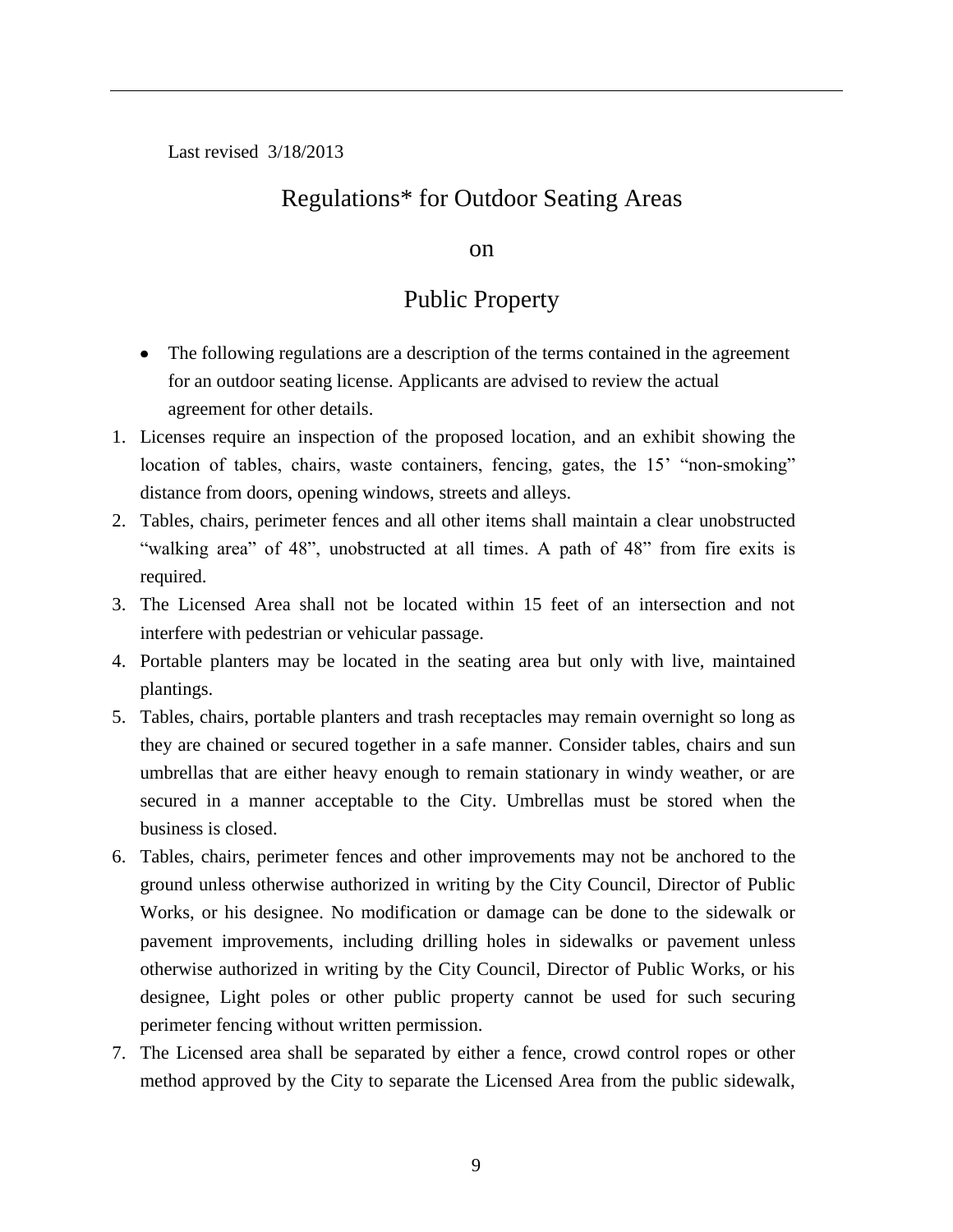except within the River Street "woonerf" area, where fencing is only required if alcohol service is provided.

- 8. No food preparation, food or beverage storage, refrigeration apparatus, blenders, temporary dirty dish storage or equipment shall be allowed in the Licensed Area unless authorized as part of a special event or unique characteristics of the public area.
- 9. Any circuits to provide lighting at the Licensed Area must be securely attached to the building in which the main business is located, and installed per the requirements of the Batavia Municipal Code. No extension cords shall be permitted. Battery- powered lighting or candles in substantially enclosed containers may be utilized. Any lighting must comply with the applicable codes, and historic buildings require special attention. No spotlights or broadcast lighting, or extension cords allowed.
- 10. Licensee may not utilize any City owned electrical outlets or public water spigots as part of the Licensed Area.
- 11. Umbrellas and fences shall not contain advertising of the name of the Licensee, but may have incidental advertising of products served on the premises.
- 12. Smoking laws need to be complied with. Outside of the required fifteen-foot (15') limit, the Licensee shall have the right to permit or not permit smoking within the area covered by this license.
- 13. If smoking is permitted at tables and chairs located outside the 15-foot (15') distance, separate waste containers or ashtrays are required on each "smoking" table. Standalone receptacles, located outside of the 15-foot (15') area, for discarded smoking materials shall be provided in the absence of other means for discarding smoking materials. Licensee shall be responsible for cleanup of ashtrays, receptacles and any cigarette butts disposed of in or near the Licensed Area on a regular, but no less than daily basis.
- 14. Licensee shall maintain the Licensed Area in a clean condition and not allow dishes, utensils and the like to remain on tables. Licensee shall actively and regularly bus all tables and seating areas on a regular basis No items may be left on tables outside of business hours. Licensee shall also "police" the sidewalk and street area adjacent to the Licensed Area and keep it clean from waste and smoking materials generated by its patrons. The Licensee shall prevent the accumulation, blowing and scattering of trash, garbage, or any other such debris.
- 15. No trash containers other than for cigarette disposal shall be allowed within the Licensed Area. Cleaning includes daily sweeping and removal of debris in the Licensed Area, and hosing or mopping down if necessary. The City reserves the right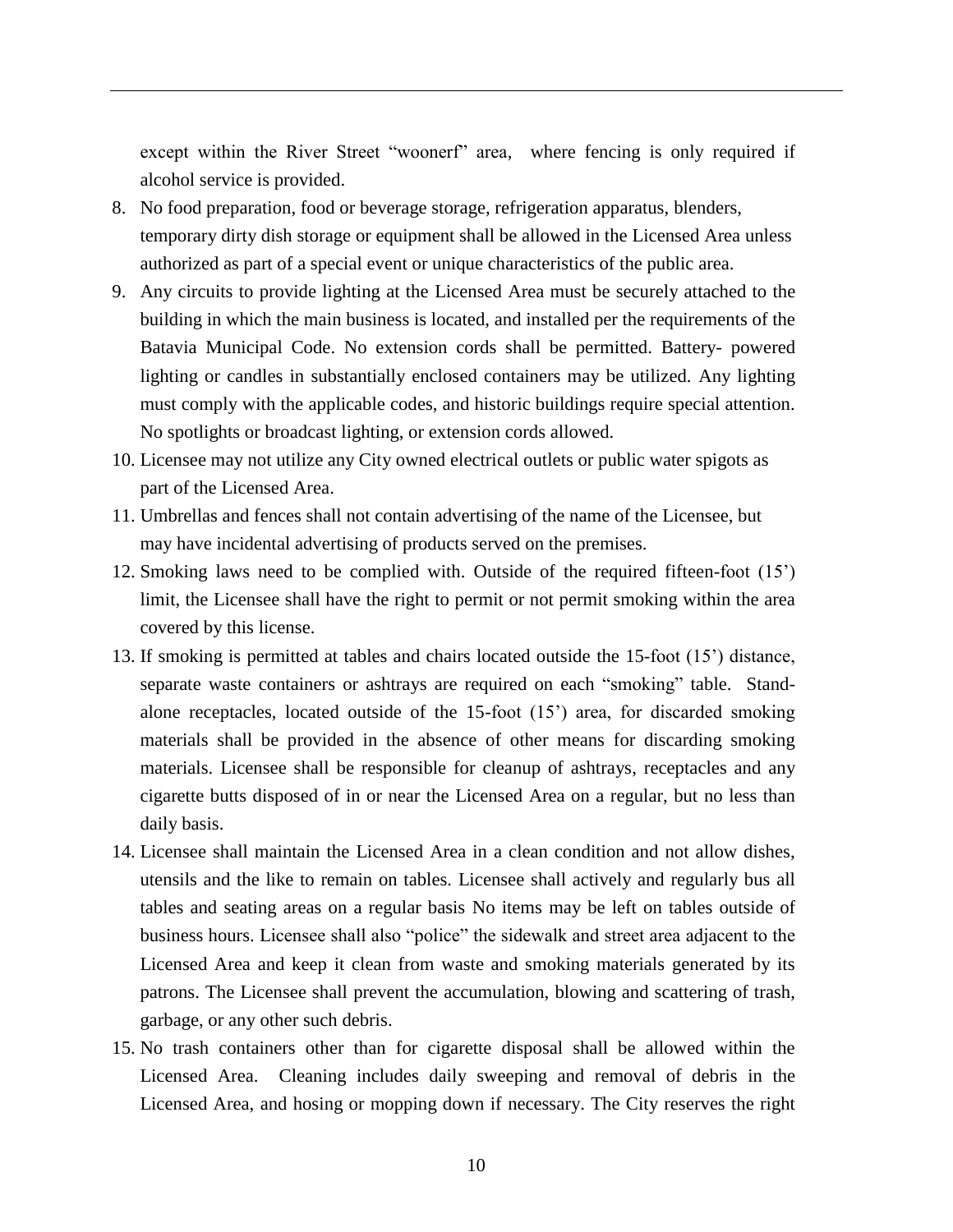to revoke the license if tables, chairs or portable planters are left in a poor state of repair or the Licensed Area is left in an unsanitary or unsightly manner. City has the right of reimbursement if it has to clean the area.

- 16. Snow removal is very important to the proper running of the downtown. Licensee shall remove all tables and chairs from the Licensed Area within 6 hours of any snowfall, unless Licensee removes the snow from the Licensed Area within said time. Removed snow can't be placed on public property or within required pedestrian areas or exit routes. Failure to remove snow is sufficient cause for the City to revoke the license agreement.
- 17. Use. The use of the Licensed Area for outdoor seating shall not be an exclusive use. Operation of the public property for safety is most important, and with notice temporary removal of some or all of the items in the Licensed Area may be required for special events, like parades, sponsored runs or walks, or for public health and safety reasons.
- 18. Licensees will be required to indemnify the City as described in the License Agreement.
- 19. Licensees will provide a certificate showing commercial General Liability insurance coverage with limits of not less than \$500,000.00 per occurrence, \$1,000,000.00 in the aggregate combined single limit for bodily injury, personal injury and property damage liability. The City shall be shown as an additional insured on the licensee's General Liability insurance policies on a primary/non-contributory basis. The certificate shall contain a provision that the insurance may not be cancelled without a 30-day written notice to the City.
- 20. The City shall not be responsible for the care or security of tables and chairs located in the licensed seating area, and any tables, chairs or other property of Licensee left on the Licensed Area after business hours shall remain there at the Licensee's risk.
- 21. The outdoor seating agreement does not grant the authority to serve alcohol or allow alcohol to be consumed on the licensed area. A separate liquor license is required. Unlicensed us of alcohol can result in revocation of the outdoor seating license.
- 22. Portable heaters may be used subject to all applicable codes. No open flame, fire pits or portable chimneys allowed.
- 23. No amplified entertainment shall be allowed in the seating area. Speakers for music may be allowed so long they serve only those in the seating areas and shall not be disturbing to other businesses or tenants in the area. Music shall be turned off no later than 10:00 PM Sunday through Thursday, and 11:30 PM on Fridays and Saturdays.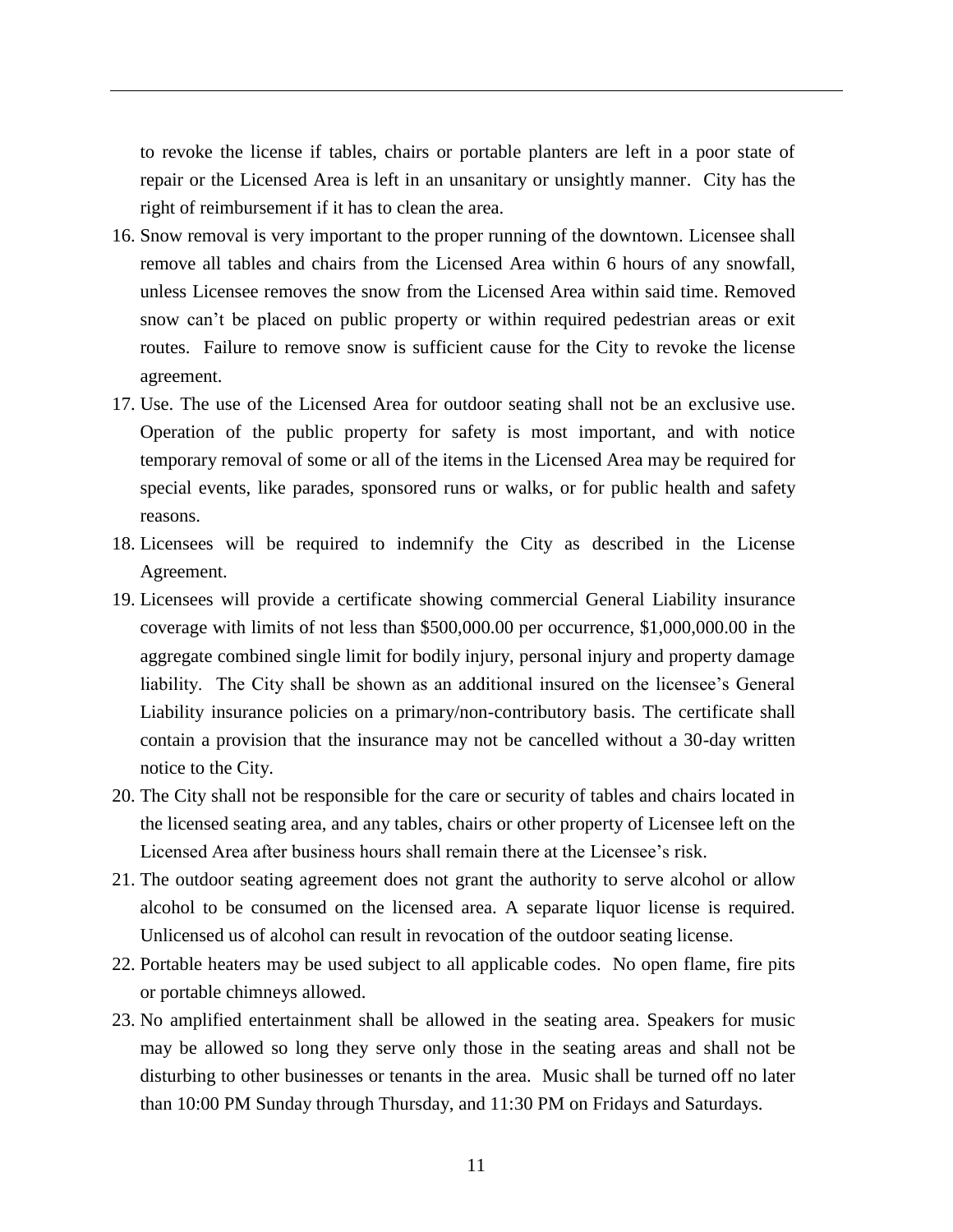- 24. Decorations that do not block building access or pedestrians may be used with approval upon establishment of the Licensed Area.
- 25 Any license issued pursuant to this License Agreement is subject to revocation for violation of the agreement or the Municipal Code. There is a process for notice and appeal in the agreement.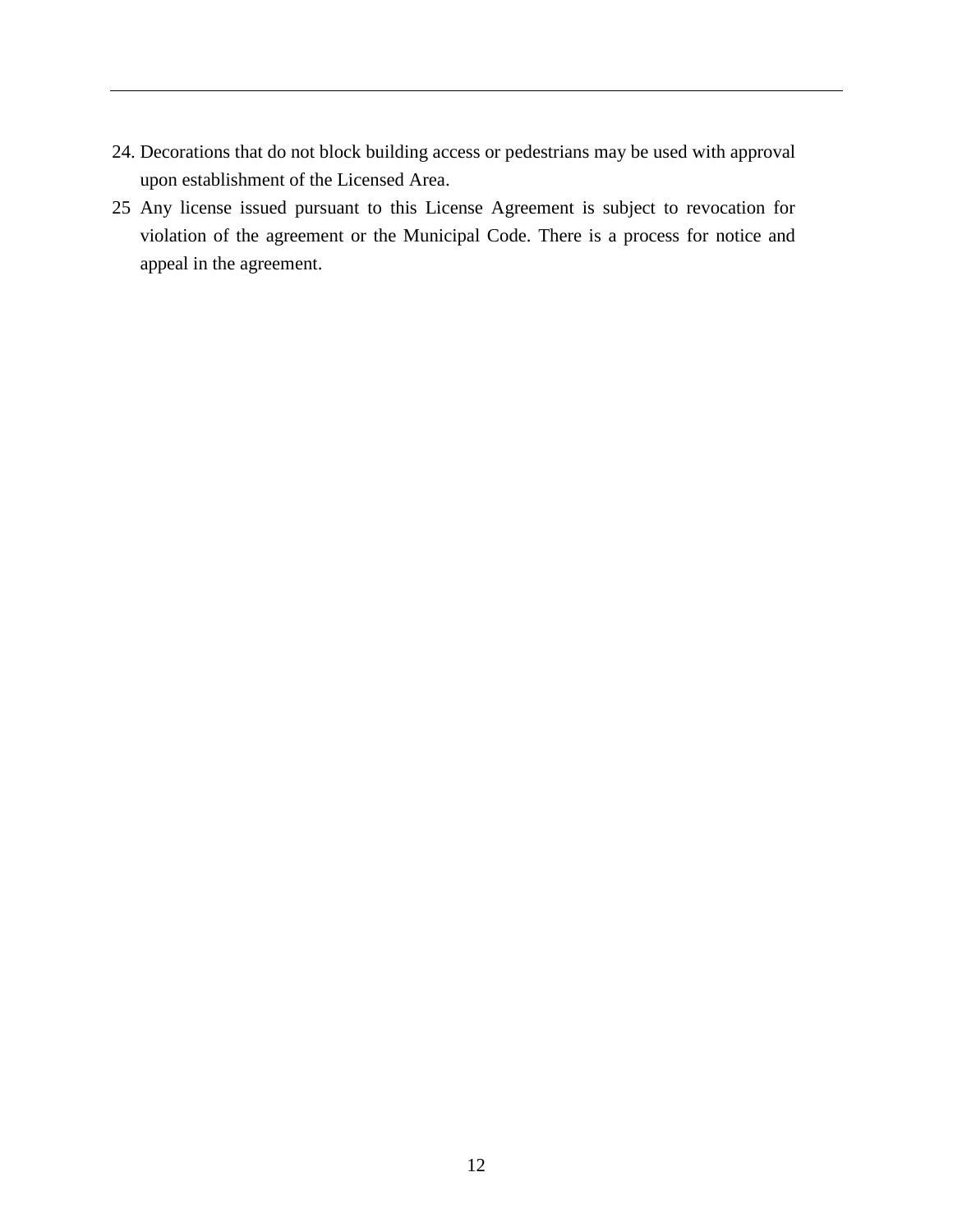### **UNDERTAKING; PERSONAL BOND**

STATE OF ILLINOIS )  $\sum$  ss. COUNTY OF KANE )

**WHEREAS,** *<owner or business>* desires to enter into a License Agreement for Outdoor Seating on Public Sidewalk ("License Agreement") within the City of Batavia, Illinois; and

**WHEREAS,** the City of Batavia requires that a bond be pledged to secure the performance of the <*owner or business*> under the License Agreement; and

**WHEREAS,** the City of Batavia is willing to accept a personal bond from <*individua*l> to secure the performance of <*owner or business*> under the License Agreement.

**NOW, THEREFORE,** are the following representations made by <*owner or business*> and <*individual*> to the City of Batavia, as follows:

1. That <*owner or business*> of the property located at <*address*> shall hereinafter be referred to as the "Business"; that <*individual*> is an <owner/officer/manager> of the Business and shall hereinafter be referred to as "Individual;" and that the City of Batavia shall hereinafter be referred to as "City".

2. That the Business has the right to occupy the property located at <*address>* and has the legal right to enter into a License Agreement with the City.

3. That the Business shall be required to comply with all requirements, obligations and guidelines of the License Agreement in respect to use of the City sidewalk.

4. That the Individual hereby establishes and issues this personal bond in favor of the City of Batavia in the amount of One Thousand Dollars (\$1,000.00). This personal bond is issued for the purpose of securing and paying for the Business's performance of its obligations under the License Agreement.

5. If the Business fails to fulfill any of its obligations or abide by any of the terms of the License Agreement, the City shall have the right to enforce the personal bond of the Individual. The Individual shall, upon written declaration of failure to perform by the City to the Business and Individual, either fulfill the obligations or pay the City such amounts up to One Thousand Dollars (\$1,000.00) to cover the City costs to enforce and/or provide for compliance with the License Agreement.

6. If the Individual does not honor and respond to the City's declaration of failure by either performing what is required to comply with the License Agreement or paying over to the City sufficient amount, up to One Thousand Dollars (\$1,000.00), to cover the cost of bringing the property and/or City sidewalk into compliance within five (5) business days from that date the